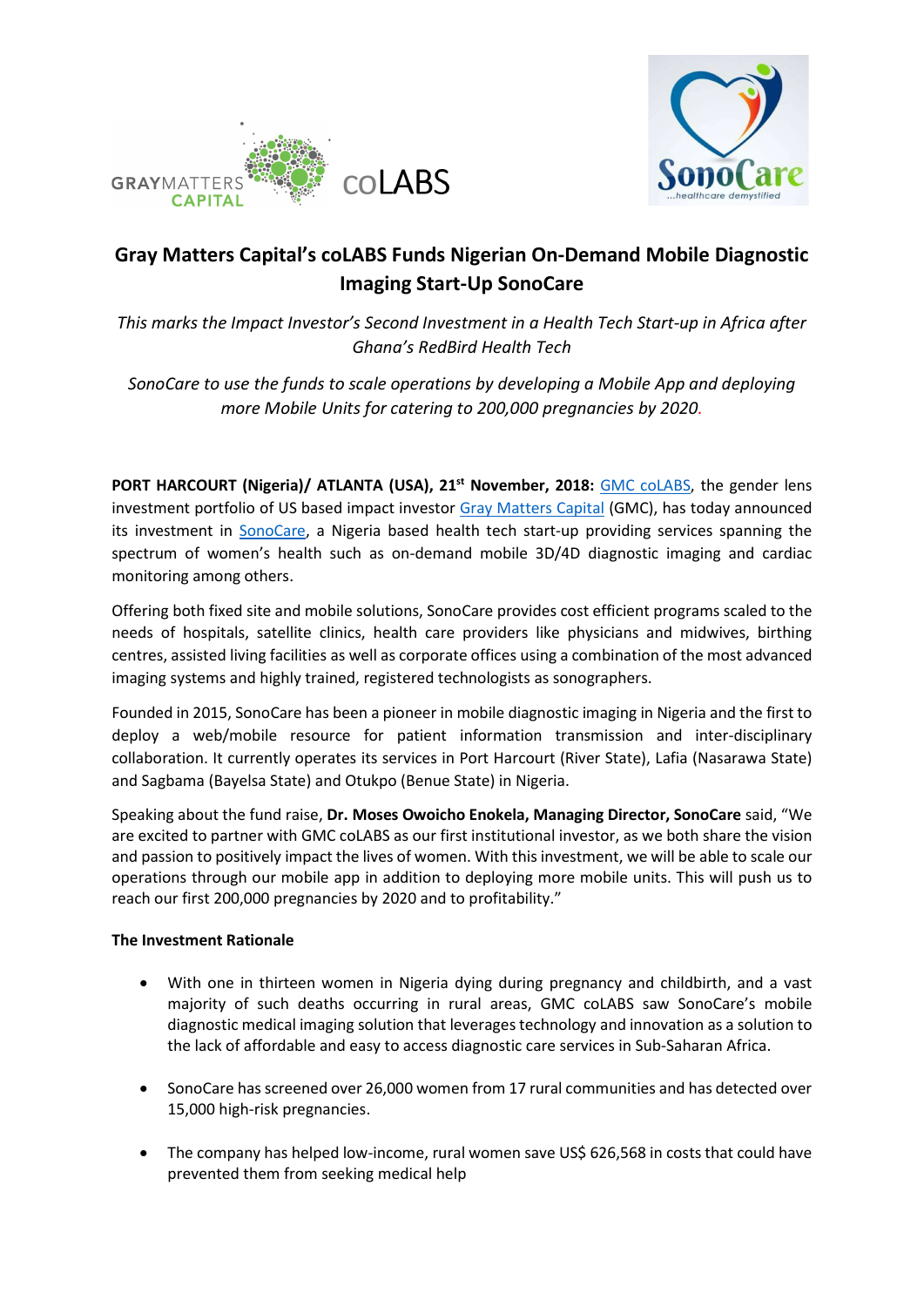



"With its mobile diagnostic services, SonoCare detects pregnancy complications before they become threats to the lives of women, giving those in low resource areas a better chance for safer pregnancies and deliveries", said Jennifer Soltis, Portfolio Manager - coLABS, Gray Matters Capital. "We are proud to support the work of Dr. Moses, a determined and resilient entrepreneur who has brought to market a solution to a problem that most lack the grit to attempt to solve at scale. We've been very impressed with what he's accomplished with modest resources and can't wait to see what the future holds for him", she added.

SonoCare, recognized by Microsoft's Winsiders4Good program, the Obama Foundation (Africa Leaders), the Tony Elumelu Foundation and a host of others, becomes the third GMC coLABS portfolio company in Africa for Gray Matters Capital after A.R.E.D in Rwanda (2017) and Ghana's Redbird Health Tech (2018).

GMC coLABS continues to accept applications from innovative and scalable for-profit, early-stage companies that improve the lives of women and girls with their products and services.

### Notes to the Editor

#### About GMC coLABS

GMC coLABS is an early-stage investment portfolio seeking to invest in innovative and scalable forprofit enterprises that have the potential to dramatically improve the lives of women and girls around the world.

Launched in 2017, this sector agnostic investment portfolio of impact investor Gray Matters Capital (GMC) has committed \$5 million over the next 3 years to help early-stage entrepreneurs with seed capital and strategic advisory support to scale their enterprises.

GMC coLABS has so far invested in a diverse portfolio of companies across sectors ranging from civic engagement, to health, to livelihoods spanning 4 continents. The investment ticket size is up to \$250,000 per enterprise.

To know more about coLABS, visit https://gmccolabs.com/

#### About Gray Matters Capital

Gray Matters Capital (GMC) is an impact investor with a gender lens whose vision is to provide "an education leading to a more purposeful life for 100 million women globally by 2036". Over the last 10 years, the Atlanta-based foundation has devoted \$160 million to microfinance and education initiatives, primarily in South Asia, Africa, and Latin America.

To know more about Gray Matters Capital, visit http://graymatterscap.com/